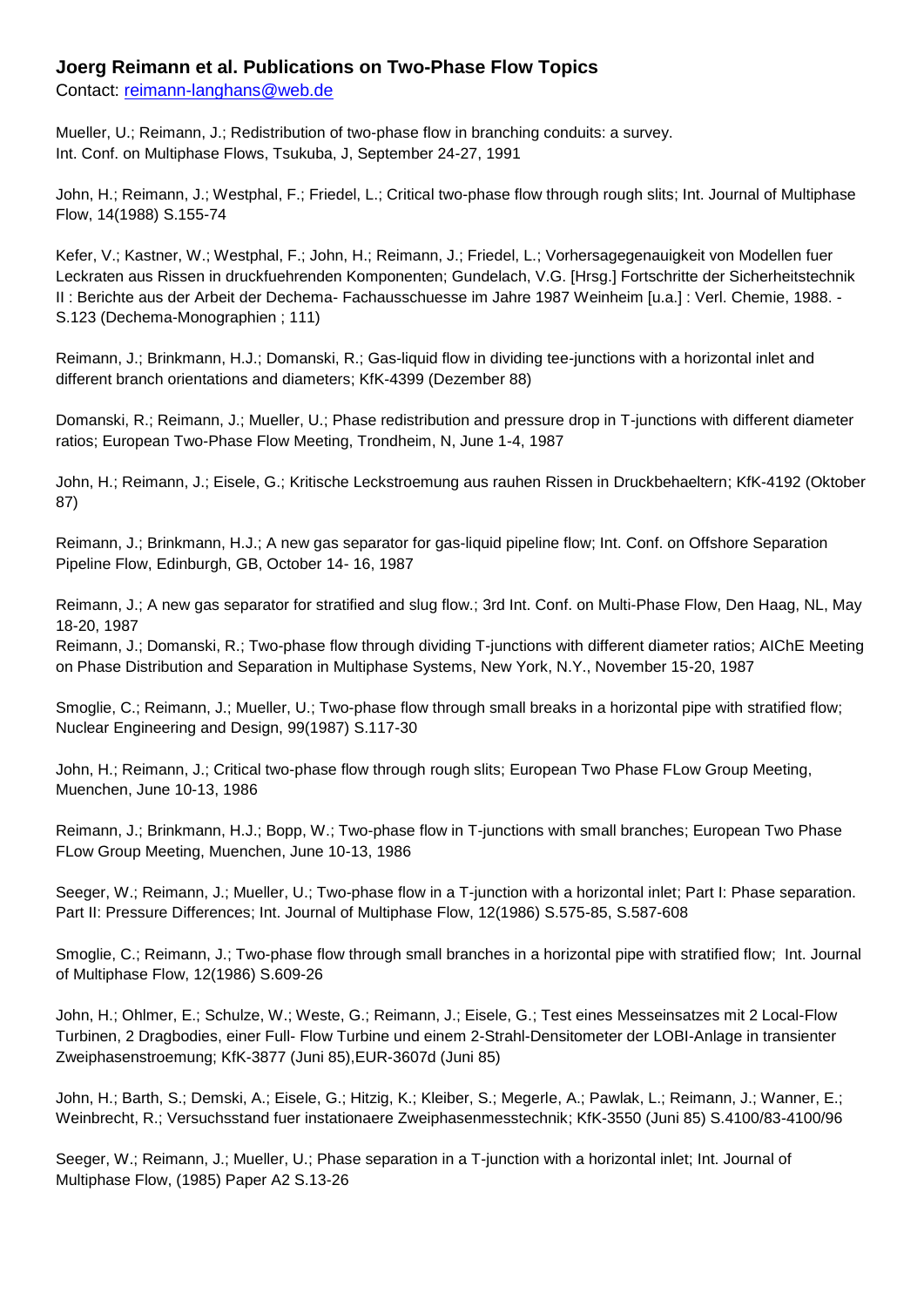Smoglie, C.; Reimann, J.; Mueller, U.; Two-phase flow through small breaks in a horizontal pipe with stratified flow; Chiu, Chong [Hrsg.] Reactor Thermal Hydraulics. Proc. of Third Int. Topical Meeting, Newport, R.I., October 15-18, 1985, ANS, 1985. - Vol.2 S.13/A.1-A.8

John, H.; Reimann, J.; Eisele, G.; Ohlmer, E.; Schulze, W.; Test of a mass flow rate measuring spool piece involving drag body, gamma densitometer, local flow turbines and full flow turbine in transient two-phase flow; Symp. Mass Flow Measurement, ASME Winter Annual Meeting,New Orleans, La., December 9-13, 1984

John, H.; Reimann, J.; Mueller, U.; Test of two-phase mass flow rate instrumentation in transient steam-water flow; Delhaye, J.M.; Cognet, G. [Hrsg.] Measuring Techniques in Gas-Liquid Two-Phase Flows, UITAM-Symp., (Internat.Union of Theoretical and Applied Mechanics), Nancy, F, July 5-8, 1983, Berlin [u.a.] : Springer 1984 S.677- 94

Reimann, J.; Khan, M.; Flow through a small break at the bottom of a large pipe with stratified flow. 2nd Internat.Topical Conf.on Nuclear Reactor Thermal Hydraulics, Santa Barbara, Calif., January 11-14, 1983 Nuclear Science and Engineering, 88(1984) S.297-310

Reimann, J.; Seeger, W.; Pressure drop of air-water and steam-water flow in a dividing T-junction. European Two-Phase Group Meeting 1984, Roma, I, June 19-21, 1984

Reimann, J.; Kusterer, H.; John, H.; Two-phase mass flow rate measurements with Pitot tubes and density measurements; Delhaye, J.M.; Cognet, G. [Hrsg.] Measuring Techniques in Gas-Liquid Two-Phase Flows, UITAM-Symp.,(Internat.Union of Theoretical and Applied Mechanics), Nancy, F, July 5-8, 1983, Berlin [u.a.] : Springer 1984 S.625-50

Reimann, J.; Vergleich von kritischen Massenstrom-Modellen im Hinblick auf die Stroemung durch Lecks. Munz, D. [Hrsg.] Leck-vor-Bruch-Verhalten druckbeaufschlagter Komponenten. Duesseldorf: VDI 1984 S.63-95 (Fortschrittsberichte der VDI-Zeitschriften. Reihe 18, Nr. 14)

Smoglie, C.; Reimann, J.; Two-phase flow through a small horizontal branch in a pipe with stratified flow; Jahrestagung Kerntechnik 84. Frankfurt, 22.-24.Mai 1984. Kerntechnische Ges.e.V. Deutsches Atomforum e.V.Eggenstein-Leopoldshafen: Fachinformationszentrum Energie, Physik, Mathematik 1984 S.73-76

Reimann, J.; Developments in two-phase mass flow rate instrumentation; Kakac, S. [Hrsg.] Advances in Two Phase FLow and Heat Transfer : Fundamentals and Applications; Proc.of the NATO Advanced Research Workshop, Spitzingsee, August 31 – September 3, 1982, Boston[u.a.] : Nijhoff, 1983. - S.338-402

Reimann, J.; Smoglie, C.; Flow through a small pipe at the top of a large pipe with stratified flow; European Two-Phase Flow Group Meeting, Zuerich, CH, June 14-17, 1983

Reimann, J.; Brockmann, E.; Hassenpflug, H.U.; Neeb, B.; John, H.; Further development of drag bodies for the measurement of mass flow rates during blowdown experiments; Plesset, M.S. [Hrsg.] Transient Two Phase Flow : Proc.of the 3rd CSNI Specialist Meeting, Pasadena, Calif., March 23-25, 1981 Washington, D.C. [u.a.] : Hemisphere Publ.Co., 1983. - S.21-37

Reimann, J.; John, H.; Frank, R.; Measurement of mass flow rate and quality with a Venturi nozzle and a turbine meter in steam-water flow; Plesset, M.S. [Hrsg.] Transient Two Phase Flow : Proc.of the 3rd CSNI Specialist Meeting, Pasadena, Calif., March 23-25, 1981 Washington, D.C. [u.a.] : Hemisphere Publ.Co., 1983. - S.71-84

Reimann, J.; Seeger, W.; Two-phase pressure drop in a deviding Tee-junction; Euromech Colloquium 176; The Mechanics of Gas-Liquid Flow Systems, Villard de Lans, F, September 21-23, 1983

John, H.; Hain, K.; Bruederle, F.; Reimann, J.; Vollmer, H.; Test of an advanced true mass flow meter (TMFM) in gasliquid flow; 3rd Joint Thermophysics, Fluids, Plasma and Heat Transfer Conf., St. Louis, Mo., June 7-11, 1982

Reimann, J.; Khan, M.; Flow through a small pipe at the bottom of a large pipe with stratified flow; Annual Meeting of the European Two-Phase Flow Group, Paris - La Defense, F, June 2-4, 1982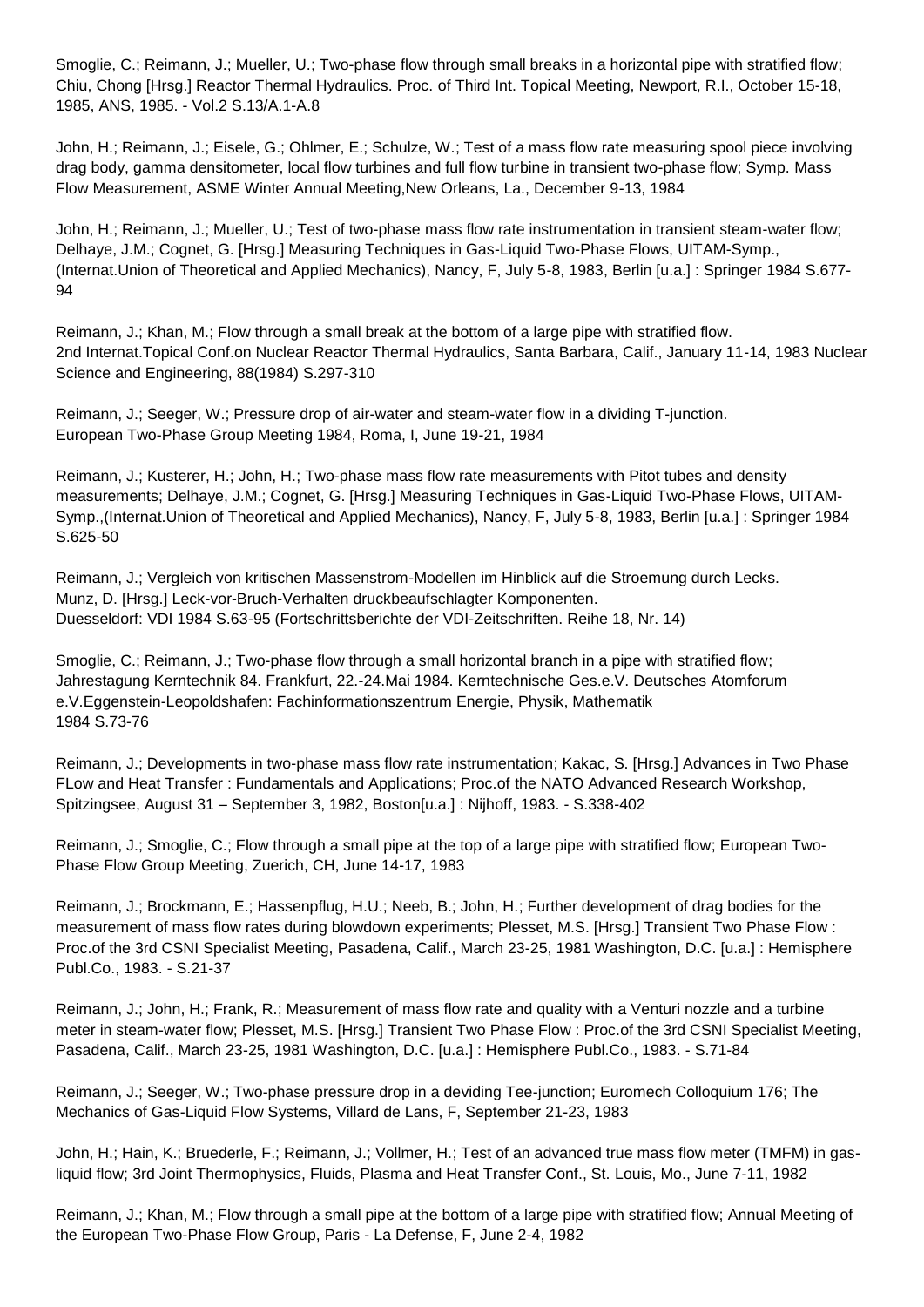Reimann, J.; John, H.; Mueller, U.; Measurements of two-phase mass flow rate: a comparison of different techniques; Int. Journal of Multiphase Flow, 8(1982) S.33-46

John, H.; Hain, K.; Bruederle, F.; Reimann, J.; Schloss, F.; Test des Massenstrom-Messgeraetes TMFM-50 fuer Zweiphasen-Stroemungen; KfK-3215 (Oktober 81)

Reimann, J.; John, H.; Seeger, W.; Experiments on the transition from slug to annular flow in horizontal air-water and steam-water flow; Meeting of the European Two Phase Flow Group, Eindhoven, NL, June 2-5, 1981

Reimann, J.; John, H.; Demski, A.; Hassenpflug, H.; Muelli, R.; Neeb, B.; Pawlak, L.; Sallet, D.; Seeger, W.; Weinbrecht, R.; Gemeinsamer Versuchsstand zum Testen und Kalibrieren verschiedener Zweiphasen-Massenstrom-Messverfahren; KfK-2950 (August 81) S.4100/75-4100/114

Reimann, J.; John, H.; Seeger, W.; Transition from slug to annular flow in horizontal air-water and steam-water flow; KfK-3189 (November 81)

Frank, R.; Reimann, J.; John, H.; Mass flow rate and quality measurements with a venturi nozzle and a turbine meter in steam-water flow; European Two-Phase Flow Group Meeting, University of Strathclide, Glasgow, GB,June 3-6, 1980

Kedziur, F.; John, H.; Loeffel, R.; Reimann, J.; Experimental investigation of a two-phase nozzle flow; KfK-2902 (Juli 1980)

Reimann, J.; John, H.; Doerfel, R.; Solbrig, C.W.; Chen, L.L.; Good, R.R.; Mass flow rate measurements in horizontal steam-water flow with a drag disc turbine transducer, a gamma densitometer and the radiotracer technique;Proc.of the ANS/ASME/NRC Int. Topical Meeting on Nuclear Reactor Thermal Hydraulics, Saratoga Springs, N.Y., October 5-8, 1980, NUREG/CP-0014 Vol.2, S.982-98

Reimann, J.; John, H.; Loeffel, R.; Solbrig, C.W.; Shull, G.B.; Good, R.R.; Chen, L.L.; Test of the EG and G two-phase mass flow rate instrumentation at Kernforschungszentrum Karlsruhe. Data report Vol. 1: test results from LOFT production DTT and a LOFT type gamma densitometer; KfK-2784 (Dezember 80)

Reimann, J.; John, H.; Mueller, U.; Zweiphasenmassenstrom-Messungen: Ein Vergleich verschiedener Messverfahren. Two-phase mass flow measurements: comparison of different methods; KfK-3070 (November 80)

Solbrig, C.W.; Reimann, J.; Behavior of drag disc turbine transducers in steady-state two-phase flow; IEEE Transactions on Nuclear Science, NS-27(1980) S.1321-29

John, H.; Reimann, J.; Gemeinsamer Versuchsstand zum Testen und Kalibrieren verschiedener Zweiphasen-Massenstrommessverfahren. Anlagenbeschreibung; KfK-2731B (Februar 79)

John, H.; Reimann, J.; Alsmeyer, H.; Hahn, H.; Megerle, A.; Serielles 5-Strahl-y-Densitometer zur Dichtemessung einer Zweiphasenstroemung; KfK-2783 (November 79)

Reimann, J.; Solbrig, C.W.; Calibration of a drag disc turbine transducer and a gamma beam densitometer to measure the mass flow rate in separated horizontal two-phase flow; 14.Intersociety Energy Conversion Engineering Conf., Boston, Mass., USA, August 5-10, 1979

Reimann, J.; John, H.; Loeffel, R.; Solbrig, C.W.; Chen, L.L.; Goodrich, L.D.; Tests of the EG and G two-phase mass flow rate instrumentation at Kernforschungszentrum Karlsruhe. Analyses Report Vol.1: Test results from LOFT production DTT and a LOFT type gamma densitometer; KfK-2812 (Dezember 79)

Solbrig, C.W.; Reimann, J.; Behavior of drag disc turbine transducers in steady-state two-phase flow; Instrument Society of America, Anaheim, Calif., USA, May 6-11, 1979